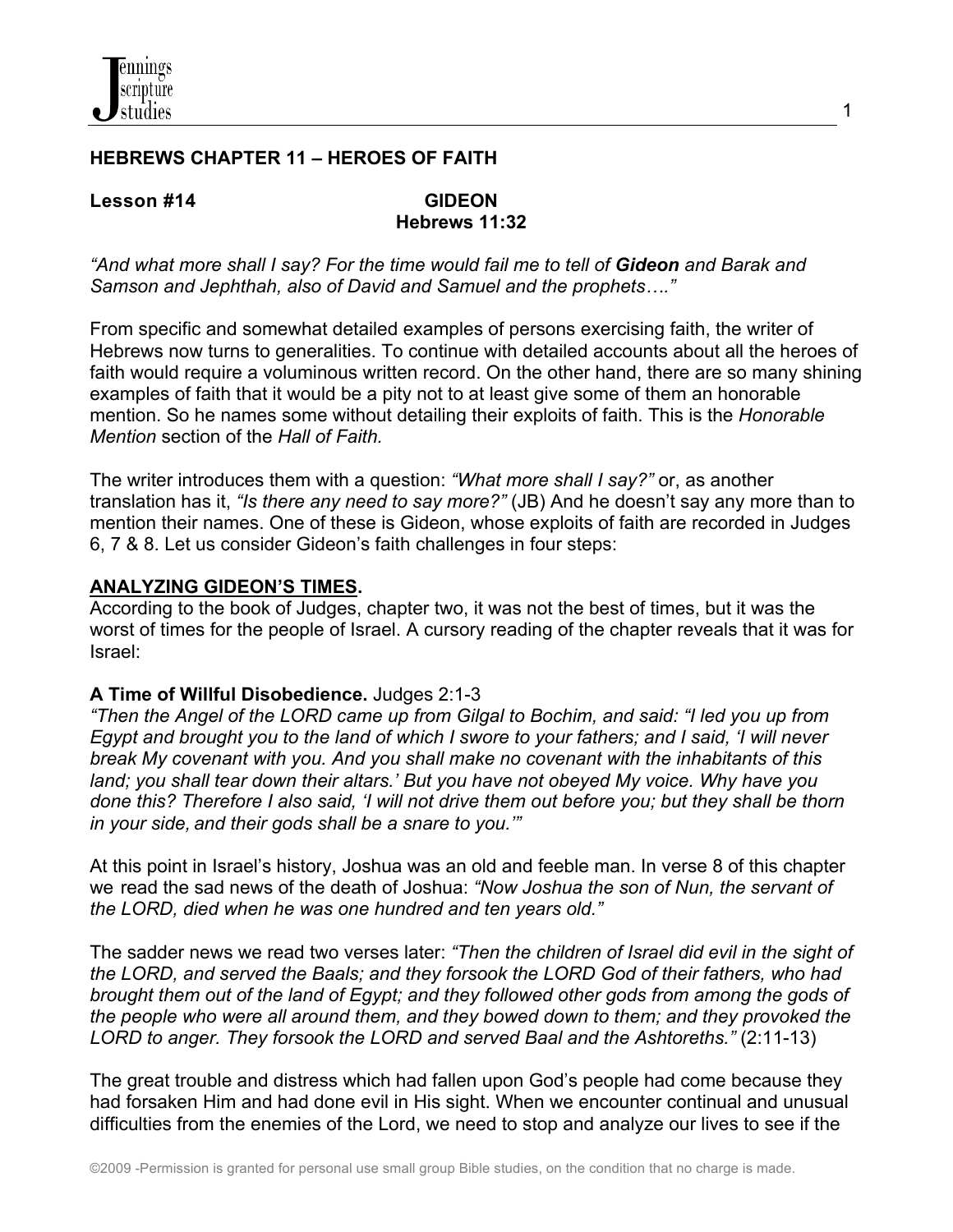trouble is because we are disobeying the Lord. If trouble comes because of obedience to the Lord, He will take care of us and defeat His enemies.

# **A Time Of Total Defeat.** Judges 6:4-6

The sixth chapter of Judges paints a bleak picture of how the enemies of Israel operated: *"They would encamp against them and destroy the produce of the earth as far as Gaza, and leave no sustenance for Israel, neither sheep nor ox nor donkey. For they would come up with their livestock and their tents, coming in as numerous as locusts; both they and their camels were without number; and they would enter the land to destroy it. So Israel was greatly impoverished because of the Midianites, and the children of Israel cried out to the LORD."* (Judges 6:4-6)

The enemies of Israel were running rampant over them, plundering their flocks, herds and crops at will. Israel was supposed to be victors but had become victims; those who were supposed to be overcomers were being overcome. Too often, even today, God's people are disobedient and therefore are defeated. The most often prayed prayer is something like this: "God, bless me" or "Bless us." God does not bless the "unblessable!" Only the obedient are "blessable."

## **A Time of Rebellious Defection** 2:7-13

The British author, J. Sidlow Baxter, commented**:** "Israel's religious leaders were Modernists! They had turned away from the good old gospel of salvation by faith in the God who had brought Israel out of Egypt. They had said: 'How do we know that Jehovah is the only real God? or that He is even the greatest of the gods? After all, we have never seen Him; nor has anybody else ever seen Him. How do we really know that our forefathers were right in what they said about Him? We have only their word for it. They were probably mistaken. Look at the magnificent temples and impressive gods of the surrounding nations. No wonder they despise our own inferior-looking religion. Their gods can be seen. There can be no doubting their reality. Why should we cling to the worn-old faith of yesterday? Give us modern gods and an up-to-date religion!'"

Does that sound like the talk that we hear from leaders and those whom they lead today in non- bibliocentric ministries today? Paul warned Timothy of this danger as follows: *"For the time will come when they will not endure sound doctrine, but according to their own desires, because they have itching ears, they will heap up for themselves teachers; and they will turn their ears away from the truth, and be turned aside to fables."* (II Tim.4:3,4)

The Adamic nature's desire to defect from God, to avoid the way of righteousness and display independence from the Creator is an ever present temptation for the sons and daughters of Adam. The nation of Israel and God's chosen people today are no different in that respect. We must ever, individually and collectively, as the church of Jesus Christ, be on guard against the temptation to yield to the old nature instead of our new nature.

# **A Time of Divine Displeasure.** Judges 2:14

*"And the anger of the LORD was hot against Israel. So He delivered them into the hands of plunderers who despoiled them; and He sold them into the hands of their enemies all around, so that they could no longer stand before their enemies."*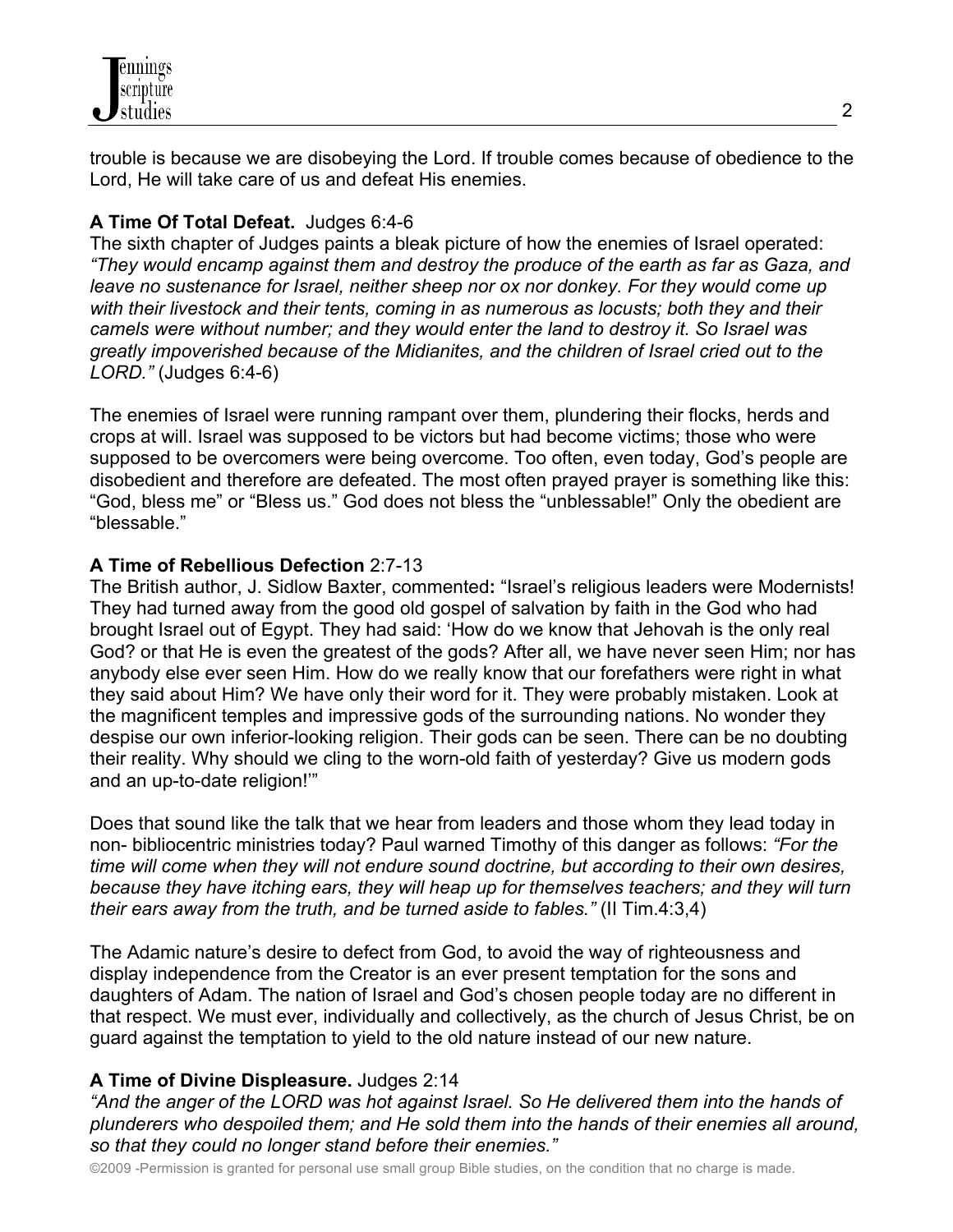## **A Time of Repeated Deliverance** 2:16-19

 *"Nevertheless, the LORD raised up judges who delivered them out of the hand of those who plundered them. Yet they would not listen to their judges….."* (v.16,17) And, continuing, *"And it came to pass, when the judge was dead, that they reverted and behaved more corruptly than their fathers, by following other gods, to serve them and bow down to them. They did not cease from their own doings nor from their stubborn way."* (v.19)

We shake our heads in wonderment and say, "Why did they repeatedly revert to self-will and so easily forget God's dealings with them?" The answer is closer to us than we might think. We have but to look into our own hearts and review some of our own past attitudes and reactions to God's instructions to us in His Word and from good counsel we have repeatedly heard from God's messengers.

God appointed Judges over His people to lead them - thirteen different Judges. *"In those days there was no king in Israel; everyone did what was right in his own eyes."* (Judges 17:6) God was their King but they refused to obey Him. Gideon was one of the judges in Israel. The Lord is about to get the attention of His people and appoint Gideon to lead them to victory. Let us not forget that: *"When the enemy comes in like a flood, the Spirit of the LORD will lift up a standard against him."* (Isaiah 59:19)

## **ANNOUNCING GIDEON'S TASK.** Judges 6:11-16.

The call and commissioning of Gideon is recorded as follows:

*"Now the Angel of the LORD came and sat under the terebinth tree which was in Ophrah, which belonged to Joash the Abiezrite, while his son Gideon threshed wheat in the winepress, in order to hide it from the Midianites. And the Angel of the LORD appeared to him, and said to him, "The LORD is with you, you mighty man of valor!" Gideon said to Him, "O my lord, if the LORD is with us, why then has all this happened to us? And where are all His miracles which our fathers told us about, saying, 'Did not the LORD bring us up from Egypt?' But now the LORD has forsaken us and delivered us into the hands of the Midianites." Then the LORD turned to him and said, "Go in this might of yours, and you shall save Israel from the hand of the Midianites. Have I not sent you?" So he said to Him, "O my Lord, how can I save Israel? Indeed my clan is the weakest in Manasseh, and I am the least in my father's house." And the LORD said to him, "Surely I will be with you, and you shall defeat the Midianites as one man."*

These verses contain so many interesting insights, not only about Gideon, but also about God and His dealings with us. The developments certainly have their serious side but there is also a very human and even humorous side to what unfolds in this passage.

# **The Appearance of The LORD.** v.11

*"Now the angel of the LORD came…."* and v.12 *"the angel of the LORD appeared…."*

Gideon was a Judge in Israel. Suddenly the angel of the LORD appeared to him and revealed that he had been divinely chosen be the deliverer of God's people. Who was *"the angel of the LORD"*? The word "LORD," when it appears in all capital letters, means "Jehovah."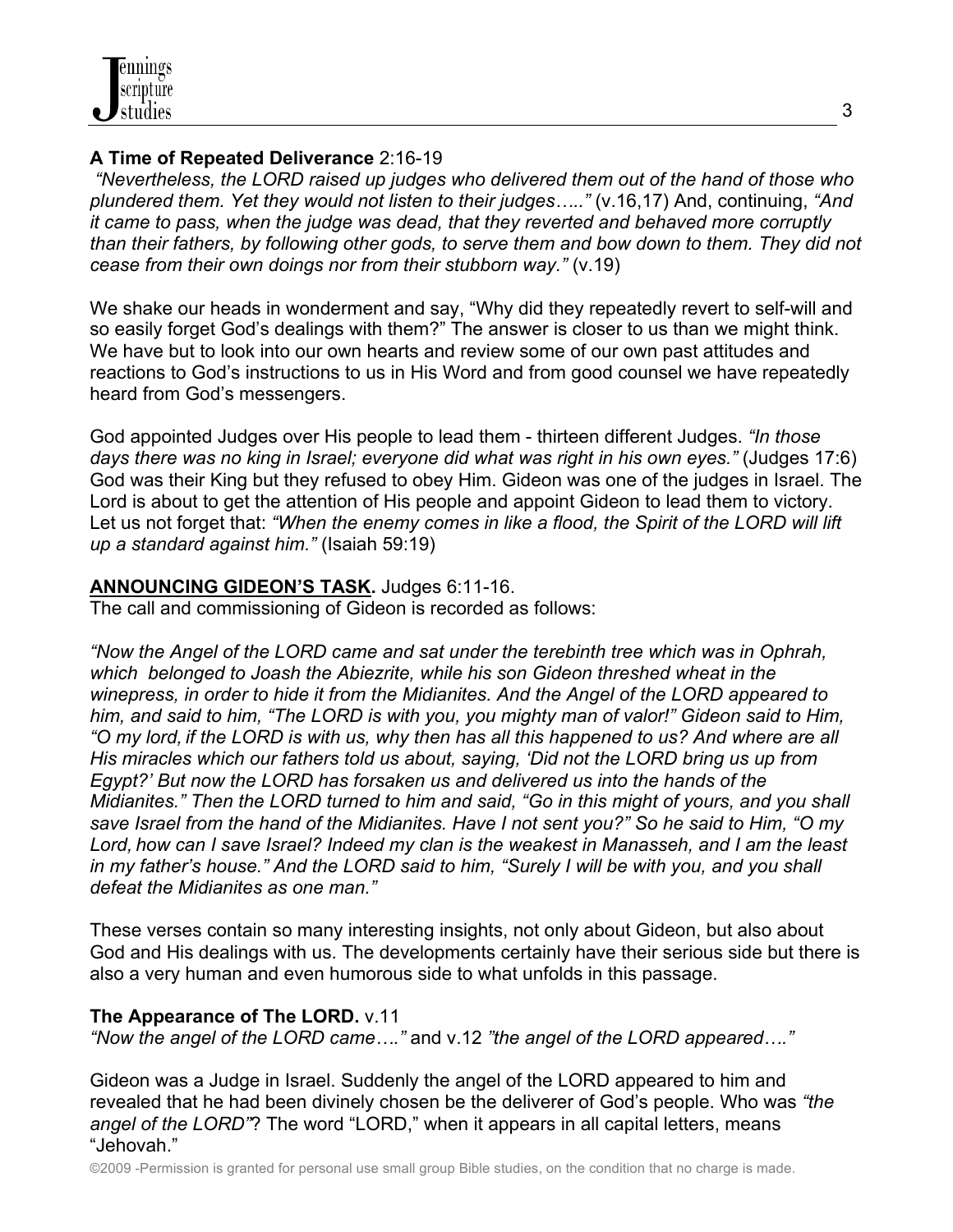Warren W. Wiersbe writes regarding the phrase *"the angel of the LORD*" as follows: "The angel of the Lord in the Old Testament is generally agreed to be our Lord Jesus Christ who came to earth temporarily on occasion to deliver special messages or to accomplish special tasks."

He appeared to Haagar in Gen. 16; Abraham, Gen. 22; Jacob, Gen. 31:11; Moses, Ex. 3; Joshua in Josh. 5:13-15, etc.

## **The Assignment From The LORD.** Judges 6:14-16.

(1) *It was prefaced by a commendation.*

 *"The LORD is with you, you mighty man of valor!"* (Judges 6:12)

- (2) *It included a commission. "Go in this might of yours, and you shall save Israel from the hand of the Midianites. Have I not sent you?"* (Judges 6:14)
- (3) *It concluded with a confirmation*. *"And the LORD said to him, "Surely I will be with you, and you shall defeat the Midianites as one man."* (Judges 6:16)

#### **The Apprehension of Gideon.**

When we are first introduced to him he presents a very pathetic picture. A fearful Gideon was threshing wheat in a place which was hidden from public view. He was hiding from the Midianites and threshing wheat is a winepress! Is there something wrong about this picture? Separating the grains of wheat from the chaff in a winepress? Threshing floors were usually highly visible, located on a hill or knoll, where the wind would blow the chaff away.

Another insight regarding Gideon sticks out in this passage and that is that Gideon seems to have had a very low self-image. When the angel of the LORD said to him, *"Go in this might of yours, and you shall save Israel…."* Gideon replied, *"O my Lord, how can I save Israel? Indeed my clan is the weakest in Manasseh, and I am the least in my father's house."* 

Hiding in a winepress to winnow grain is not indicative of courage, is it? Here was a timid young man whom the Lord called. Gideon felt utterly unfit and unworthy for such a task and he told the Lord so. However, he did not dissuade the Lord. He finally took God at His word and the timid Gideon became a terror to his enemies.

Gideon was transparent in his conversation with the Lord. When the LORD said, *"The LORD is with you, you mighty man of valor!"* Gideon was bold to reply, *"O my lord, if the LORD is with us, why then has all this happened to us? And where are all His miracles which our fathers told us about, saying, 'Did not the LORD bring us up from Egypt?' But now the LORD has forsaken us and delivered us into the hands of the Midianites."* (6:12,13)

We must admit, that at this point in Gideon's life, he was an unlikely candidate for the Hall of Faith. But, at the same time, we must remember that faith for all of us grows. The following actions of Gideon prove that he began with a weak faith.

## **The Assurance Gideon Sought.** Judges 6:36-40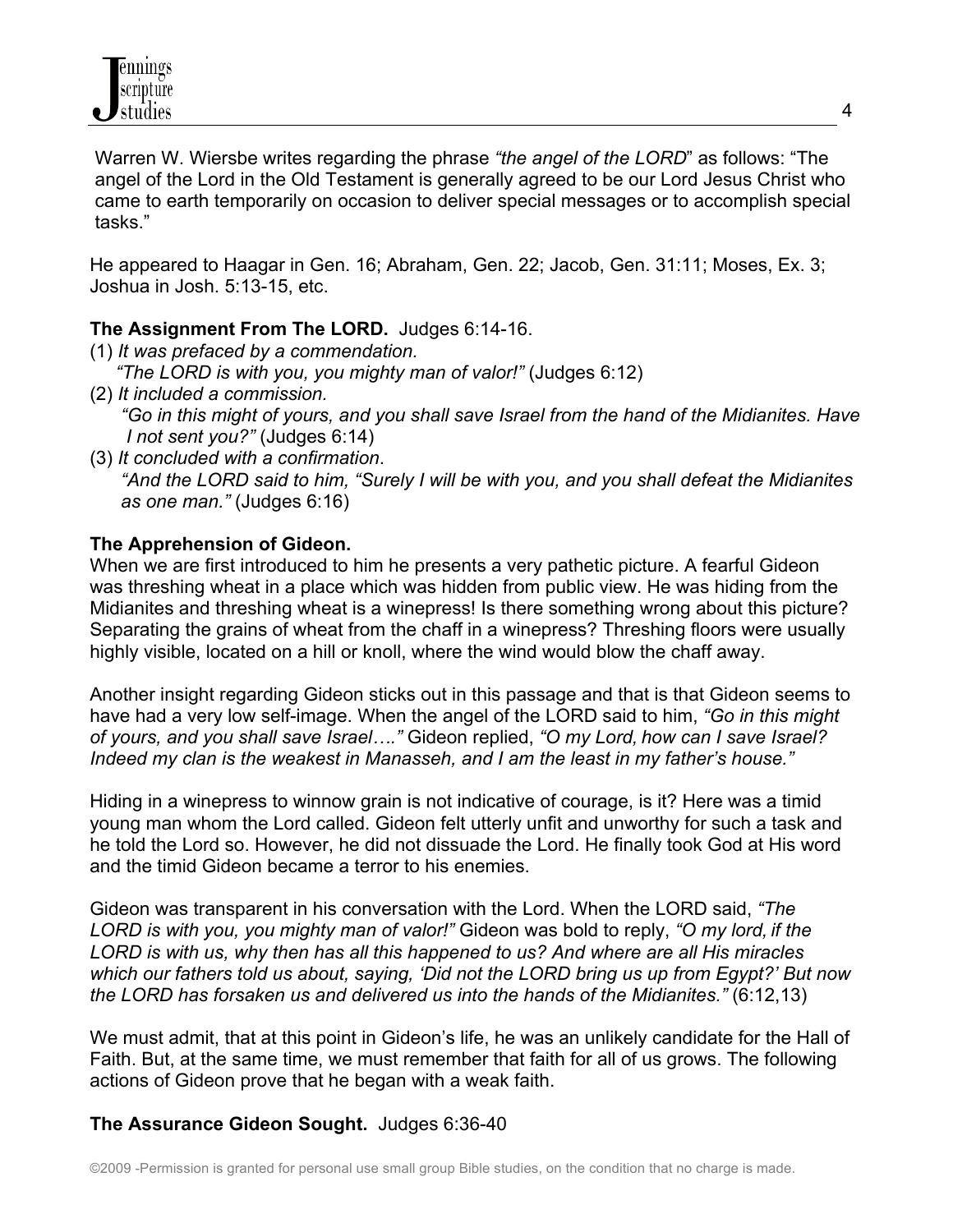*"So Gideon said to God, "If You will save Israel by my hand as You have said— look, I shall*  put a fleece of wool on the threshing floor; if there is dew on the fleece only, and it is dry on *all the ground, then I shall know that You will save Israel by my hand, as You have said." And it was so. When he rose early the next morning and squeezed the fleece together, he wrung the dew out of the fleece, a bowlful of water. Then Gideon said to God, "Do not be angry with me, but let me speak just once more: Let me test, I pray, just once more with the fleece; let it now be dry only on the fleece, but on all the ground let there be dew." And God did so that night. It was dry on the fleece only, but there was dew on all the ground."* 

Seeking for signs from God is evidence of an immature faith. Immature faith needs signs for reassurance; mature faith takes God at His word and obeys.

I said earlier that the scriptural account of the call of Gideon contains "many interesting insights, not only about Gideon, but also about God." Some of the insights about God that are evident in this passage of scripture are:

- God is interested in us personally. He knew Gideon, knew where he was and what he was doing.
- God is patient with us even when we question Him as Gideon did.
- God has a purpose for each of us. For Gideon it was to lead Israel to victory.
- God's callings are His enablings. He said, "*I will be with you*."
- God's promises are fuel for our faith: *"you shall defeat the Midianites."*
- God honors Spirit-annointed leadership: *"the Spirit of the LORD came upon Gideon; then he blew the trumpet, and the Abiezrites gathered behind him."* (Judges 6:34)

## **APPRAISING GIDEON'S TROOPS.** Judges 7:1-7

#### **Sizing up the troops.**

- (1) The original size of Gideon's army. Judges 7:3 reveals that Gideon originally had 32,000 troops.
- (2) The original size of the enemy army. Judges 8:10 sets the original number of the enemy's army at 135,000.

#### **Sorting out the troops.**

God said Gideon had too many troops even though Gideon's army was smaller than the enemy army. These are the Lord's words: "And the LORD said to Gideon, *"The people who are with you are too many for Me to give the Midianites into their hands, lest Israel claim glory for itself against Me, saying, 'My own hand has saved me.' Now therefore, proclaim in the hearing of the people, saying, 'Whoever is fearful and afraid, let him turn and depart at once from Mount Gilead.'"* And twenty-two thousand of the people returned, and ten thousand remained. (Judges 7:2-3)

General Gideon saw 22,000 of his troops leave him and go home because they were afraid. That left him with 10,000 men. If you had been Gideon, would your faith been shaken? But that was not the end of the reduction of Gideon's troops. God continued speaking and said: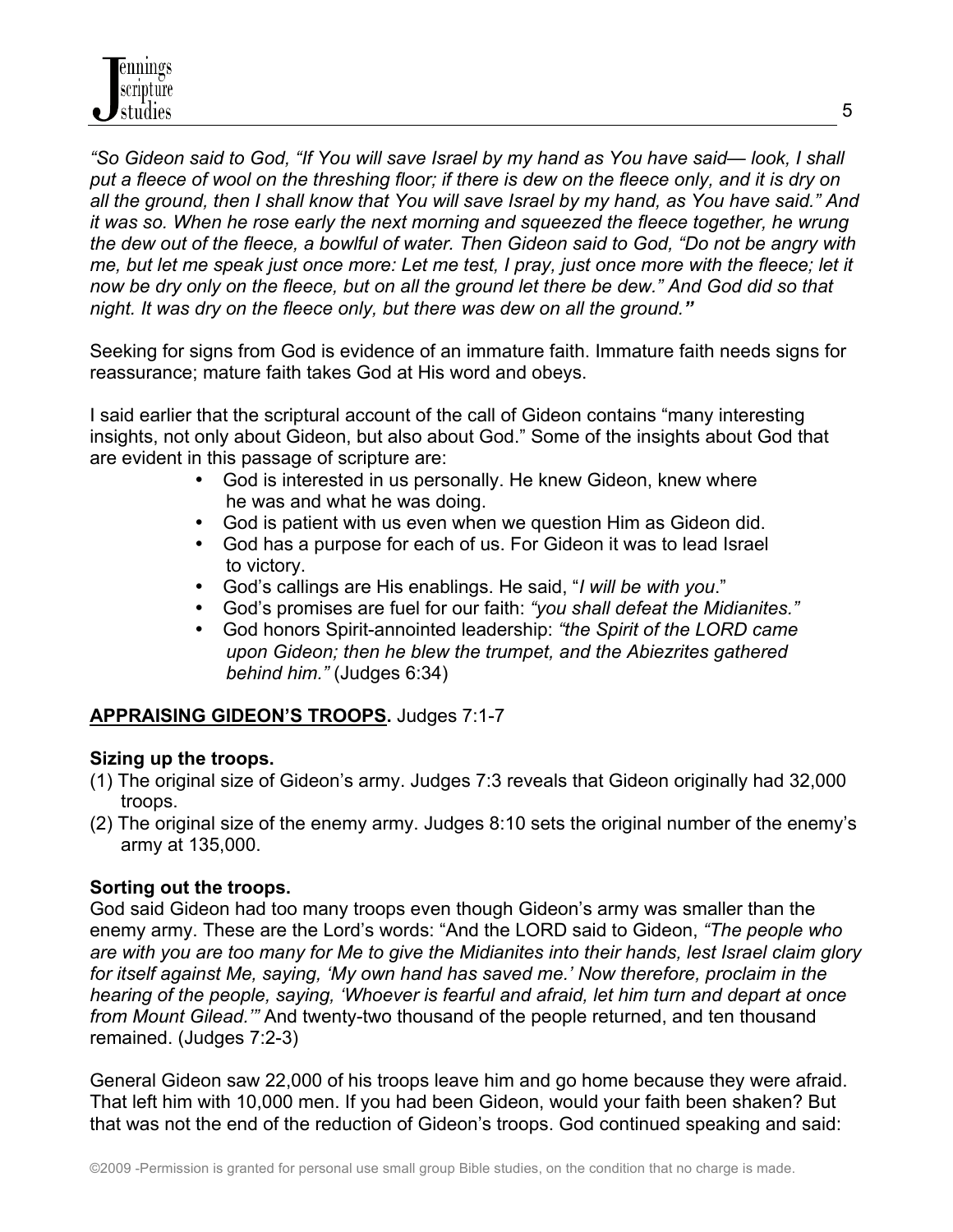*"The people are still too many; bring them down to the water, and I will test them for you there. Then it will be, that of whom I say to you, 'This one shall go with you,' the same shall go with you; and of whomever I say to you, 'This one shall not go with you,' the same shall not go." So he brought the people down to the water. And the LORD said to Gideon, "Everyone who laps from the water with his tongue, as a dog laps, you shall set apart by himself; likewise everyone who gets down on his knees to drink." And the number of those who lapped, putting their hand to their mouth, was three hundred men; but all the rest of the people got down on their knees to drink water. Then the LORD said to Gideon, "By the three hundred men who lapped I will save you, and deliver the Midianites into your hand. Let all the other people go, every man to his place."* (Judges 7:4-7)

The God Who engineered the destruction of the walls of Jericho and ordered Joshua to march his army around it, blow their trumpets and shout, now chooses a stranger way to defeat the remaining enemies of Gideon and his people. This time, instead of telling the fearful to go home, God instructs Gideon to conduct a drinking test at the stream. The Lord said, *"I will test them for you there."*

What was the test? Those who put their faces in the water and "supped"" were to be separated from the "lappers!" To me, this is humorous. I find it amusing the way God chose to reduce Gideon's army. The 300 who lapped water from their hand were to make up the force that was to launch the attack. It has been suggested that they brought the water up to their mouths in order to keep on the lookout for danger. I wonder what Gideon thought of the process. The 300 must have been trustful souls to be willing to go to battle with such a small force. When God is on our side the size of the enemy is no problem.

## **APPLAUDING GIDEON'S TRIUMPH.** (Judges 7:19-22)

In the darkness of night, three hundred men smashing pitchers, waving torches and shouting created frenzy in the enemy camp resulting in the Midianite troops panicking and killing each other. Gideon's swordsmen made quick work of the remnant that remained and his 300 men experienced the thrill of victory and were delivered from the agony of defeat. One could say that the attack was a "smashing" success! The official report of the campaign reads: *"Thus Midian was subdued before the children of Israel, so that they lifted their heads no more. And the country was quiet for forty years in the days of Gideon."* (Judges 8:28) "Little is much if God is in it!"

#### **CONCLUSION**

There is much more to Gideon's life and ministry. We have covered the highlights, but unfortunately, there are some lowlights in his life as well. But in spite of them, God included him in the *Honorable Mentions* in Hebrews chapter eleven.

When we first see Gideon he presents a very pathetic picture. He was hiding from the enemy, he did not feel he was up to the task to which God called him. But God encouraged him, emboldened him and enabled him so that he became a great leader.

Gideon became one of God's extraordinary ordinaries! Just like I Corinthians 1 says: *"For you See your calling, brethren, that not many wise according to the flesh, not many mighty, not many noble, are called. But God has chosen the foolish things of the world to put to shame the wise, and God has chosen the weak things of the world to put to shame the things which*